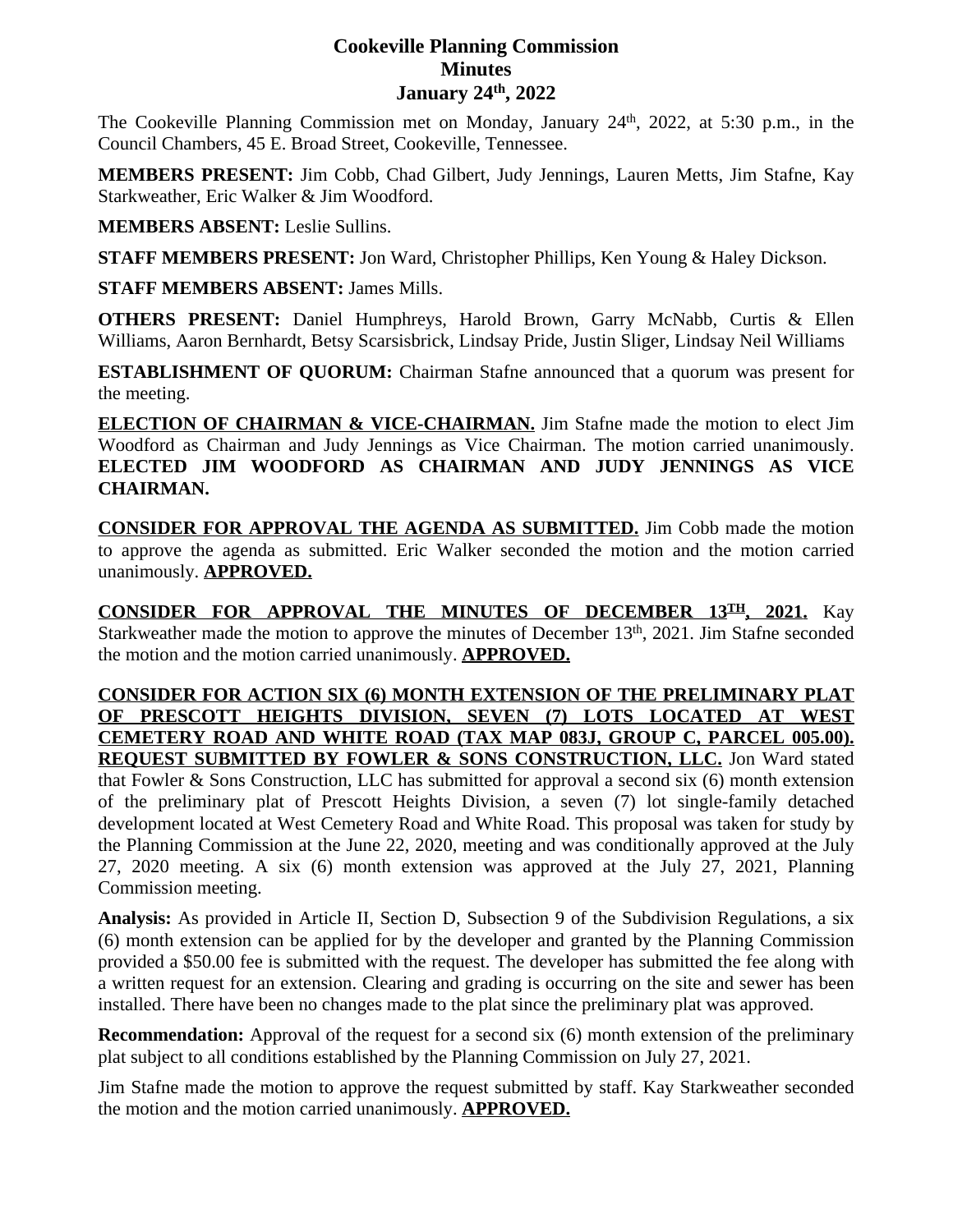**CONSIDER FOR ACTION THE PRELIMINARY PLAT OF ENCORE SUBDIVISION, SIX (6) LOTS LOCATED ON EAST 10TH STREET. REQUEST SUBMITTED BY CAPITAL COMMUNITIES, LLC.** Jon Ward stated that Mr. Donnie Suits with Capital Communities, LLC, has submitted for approval a revised preliminary plat of Encore Subdivision, a six (6) lot singlefamily attached development located on East  $10<sup>th</sup>$  Street. The plat was originally submitted to the Planning Commission for study on June 28, 2021 but was subsequently withdrawn as the developer did not have the minimum land area required to achieve the density he desired. Recently Mr. Suits acquired additional property from the adjacent landowner and combined it with his property by the "Holland – Capital Communities Lot Line Revision Plat" which was recorded on January 10, 2022.

**Analysis:** The subject property is identified as Tax Map 040N, Group C, Parcel 006.00 and contains approximately 0.68 acres. The property is zoned CN, "Neighborhood Commercial" as are the adjacent properties to the east, south, and west. The adjacent property to the north is zoned RS-10, "Single-Family Residential." Section 220.3A of the Zoning Code stipulates single-family attached dwellings (townhomes) are allowed in the CG zone as a use permitted on review, subject to the submission of a plat in accordance with the Cookeville Subdivision Regulations.

The development consists of five (5) single-family attached building lots and the construction of a private street and installation of utilities. The remaining lot consists of common area and is not a building lot. Existing sidewalks are located along East  $10<sup>th</sup>$  Street. The plat depicts 22 feet for rightof-way from centerline of East 10<sup>th</sup> Street and the development will require additional right-of-way dedication. East 10<sup>th</sup> Street is classified as a major arterial street and is currently a three-lane facility. The city typically requires dedication of 30 feet of right-of-way from the centerline of the street for developments along collector or higher classified streets. The plat depicts features within an area east of the proposed entrance that conflict with dedication. The Planning Department recognizes that dedication may be reduced on the west side of the entrance due to conflicts.

A new private street is proposed as Encore Drive to provide access off East 10<sup>th</sup> Street. Public water will connect to the existing eight (8) inch water line located in the East 10<sup>th</sup> Street right-of-way. Private sewer will connect to the existing eight (8) inch gravity sewer main also located in the East 10<sup>th</sup> Street right-of-way. State approved water plans must be submitted to the Water Quality Control Department. An existing fire hydrant is located to the south of the property across East 10<sup>th</sup> Street. All dwellings with have 13D residential sprinkler systems.

The northern boundary of the proposed development contains a stream and a Special Flood Hazard Area according to the Flood Insurance Rate Maps, and this area is depicted on the plat. No portion of the proposed structures are located within the Flood Hazard Area. A required stream buffer is shown on the plat. Public works has asked for clarification of the stream buffer as depicted on the plat. Public Works also has concerns with maintaining a 2:1 slope on the northern fill slope while staying out the buffer area. The engineer for the developer has responded that they plan to provide a retaining wall within the area of encroachment to satisfy the buffer requirements. No portion of the subject property has any indication of Sinkhole Retention Areas according to the available GIS Data.

The developer has advised that Lauren Engineering Services is in the process of preparing all required engineering plans for the development including storm water drainage features after the plat is considered by the Planning Commission. Trash collection will consist of individual cans for the development. All common areas, sewer, and other infrastructure improvements will be maintained by a Homeowner Association Agreement that will be required upon final plat recording.

**Recommendation:** Conditional approval of the plat subject to the following:

 Developer must coordinate right-of-way dedication with the Planning Department and Public Works Department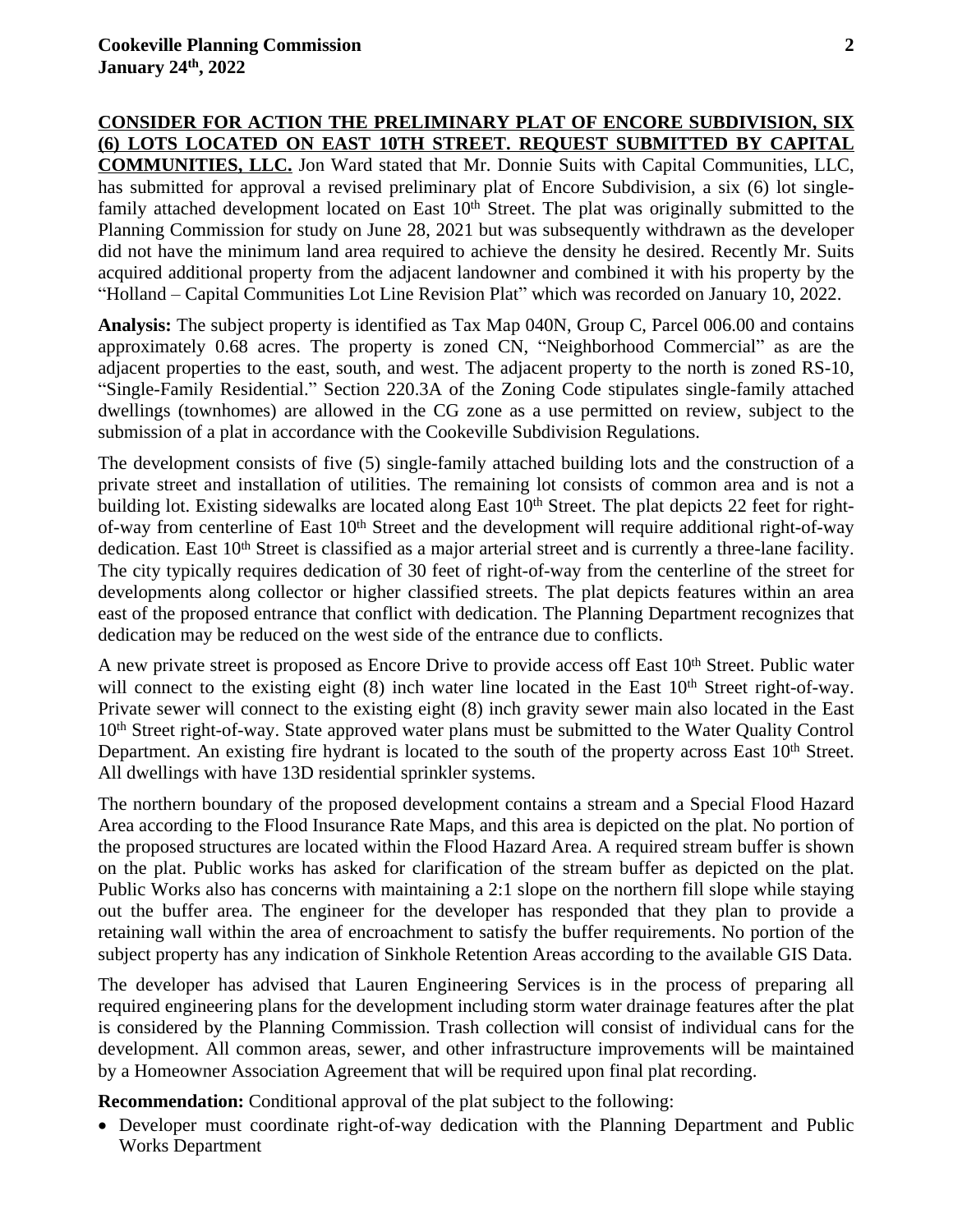## **Cookeville Planning Commission 3 January 24th , 2022**

- Developer must show stormwater infrastructure on the plat
- Developer must maintain a stream buffer (minimum of fifteen (15) with an average of thirty (30) feet in width and must remove fill that has encroached into the buffer area
- Developer must provide state approved water plans to the Water Quality Control Department
- Developer shall schedule a pre-construction review with the Planning Department in tandem with a site plan review with the Codes Department
- Developer must submit a street plan and profile with storm sewer and sidewalk details to the Department of Public Works. Plan shall include a typical street section, subgrade, base width, and asphalt width
- Developer shall submit a Storm Water Pollution Prevention Plan (SWPPP) to the Department of Public Works
- Developer must work with WQC to determine gang meter vault location
- Developer must work with Public Works to plan for trash pick-up
- Developer shall submit plans for the installation of underground electric per the Electric Department design requirements
- Developer shall provide all conduit for underground communications, CAD files, and electrical layout plan to Frontier Communications
- Developer shall provide all utility easements as required by the Electric and Water Quality Control Departments
- Additions and/or corrections to the plat as requested by the Planning Department and/or other city departments

Jim Stafne made the motion to approve the request submitted by staff. Eric Walker seconded the motion and the motion carried unanimously. **CONDITIONAL APPROVAL.**

**CONSIDER FOR ACTION THE PRELIMINARY PLAT OF DOLLAR GENERAL – COOKEVILLE BROAD STREET, ONE (1) LOT LOCATED ON WEST BROAD STREET (TAX MAP 039, PARCEL 157.00). REQUEST SUBMITTED BY JMB INVESTMENT COMPANY.** Jon Ward stated that JMB Investment Company has submitted for approval a preliminary plat of Dollar General – Cookeville Broad Street, a one (1) lot commercial development located on West Broad Street.

**Analysis:** The subject property is identified as Tax Map 039, Parcel 157.00 and contains approximately 1.45 acres and the remainder is over five (5) acres. The property is zoned CL, "Local Commercial" as are all adjacent properties to the north, south, east, and west.

Although the plat consists of only one (1) lot on an existing street, a preliminary plat had to be considered by the Planning Commission because the development requires the extension of sewer to serve the proposed building lot. The Water Quality Control Department offered the developer the option of either installing the sewer before the plat was approved or submitting a financial guarantee in the amount of \$25,000. On December 8, 2022, the developer submitted a one (1) year \$25,000 irrevocable letter of credit drawn on Mountain Commerce Bank to guarantee the sewer installation. No other infrastructure improvements are required for the development.

**Recommendation:** Conditional approval of the preliminary plat subject to completion of revisions and/or corrections as determined necessary by the Planning Department or other appropriate city departments.

Chad Gilbert made the motion to approve the request submitted by staff. Kay Starkweather seconded the motion and the motion carried unanimously. **CONDITIONAL APPROVAL.**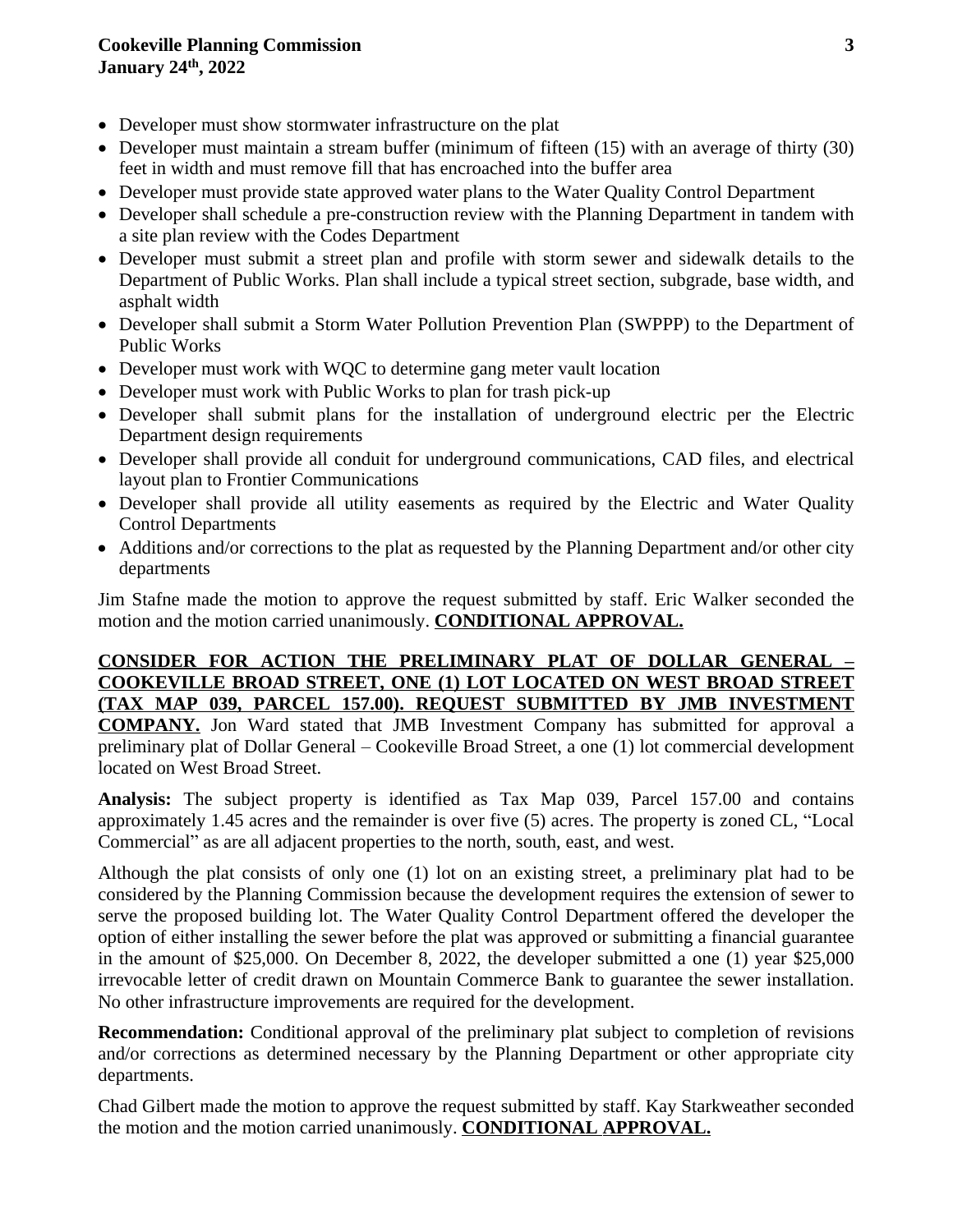**CONSIDER FOR ACTION THE FINAL PLAT OF DOLLAR GENERAL – COOKEVILLE BROAD STREET, ONE (1) LOT LOCATED ON WEST BROAD STREET (TAX MAP 039, PARCEL 157.00). REQUEST SUBMITTED BY JMB INVESTMENT COMPANY.** Jon Ward stated that JMB Investment Company has submitted for approval a final plat of Dollar General – Cookeville Broad Street, a one (1) lot commercial development located on West Broad Street.

**Analysis:** The subject property is identified as Tax Map 039, Parcel 157.00 and contains approximately 1.45 acres and the remainder is over five (5) acres. The property is zoned CL, "Local Commercial" as are all adjacent properties to the north, south, east, and west.

As stated previously, although the plat consists of only one (1) lot on an existing street, a preliminary plat had to be considered by the Planning Commission because the development requires the extension of sewer to serve the proposed building lot. As previously stated, the developer has submitted a one (1) year \$25,000 irrevocable letter of credit to guarantee the sewer installation. No other infrastructure improvements are required for the development.

**Recommendation:** Conditional approval of the final plat subject to completion of revisions and/or corrections as determined necessary by the Planning Department or other appropriate city departments.

Jim Stafne made the motion to approve the request submitted by staff. Jim Cobb seconded the motion and the motion carried unanimously. **CONDITIONAL APPROVAL.**

**CONSIDER FOR ACTION THE FINAL PLAT OF WESTBROOK FARMS, PHASE II, 30 LOTS LOCATED ON CORA ROAD (TAX MAP 039, PARCEL 063.00). REQUEST SUBMITTED BY HAROLD BROWN.** Jon Ward stated that Mr. Harold Brown has submitted for approval the final plat of Westbrook Farms Phase II, a 30-lot single-family detached development located on Cora Road. A preliminary plat for the development was initially named Laurel Hill (Phase II) and was granted conditional preliminary plat approval in November 2010. It was subsequently allowed to expire by the prior developer in November 2012. A preliminary plat for Westbrook Farms Phase II was conditionally approved at the July 27, 2019, Planning Commission meeting. A six (6) month extension was granted at the July 27, 2020, Planning Commission meeting and second six (6) month extension was granted at the January 25, 2021, Planning Commission meeting. The preliminary plat was resubmitted and approved at the August 23, 2021, Planning Commission meeting.

**Analysis:** The subject property is identified as a portion of Tax Map 039, Parcel 063.00 and contains approximately 17.46 acres. The property is zoned RS-15, "Single-Family Residential" as is the adjacent property to the south. The property is bordered by the corporate city limits to the west, and the properties to the north and east are both zoned RD, "Single-Family and Duplex Residential."

Phase II consists of 30 single-family detached building lots numbered 11-40. Phase I consisted of Lots 1-10. Two (2) new streets (Westbrook Circle and Creekview Lane) have been constructed within the development through the binder stage. Public Works has advised that the binder profile is not uniform on the new streets. These must be repaired, or the developer can submit extra money for final road surfacing to cover the extra asphalt needed to make the profile uniform. New five (5) foot wide ADA compliant sidewalks are required on one (1) side of the new streets. The sidewalks have not been completed at this time and Public Works has advised that the amount required to financially guarantee the construction is \$62,000. Public Works also notes that sidewalks constructed to Cora Road must be shown on the plat. Public Works requests that the rain garden locations be included on the plat and that a note stating that lots containing rain gardens must be maintained by the property owner also be included on the plat. In addition, the storm sewer crossing Creekview Lane must be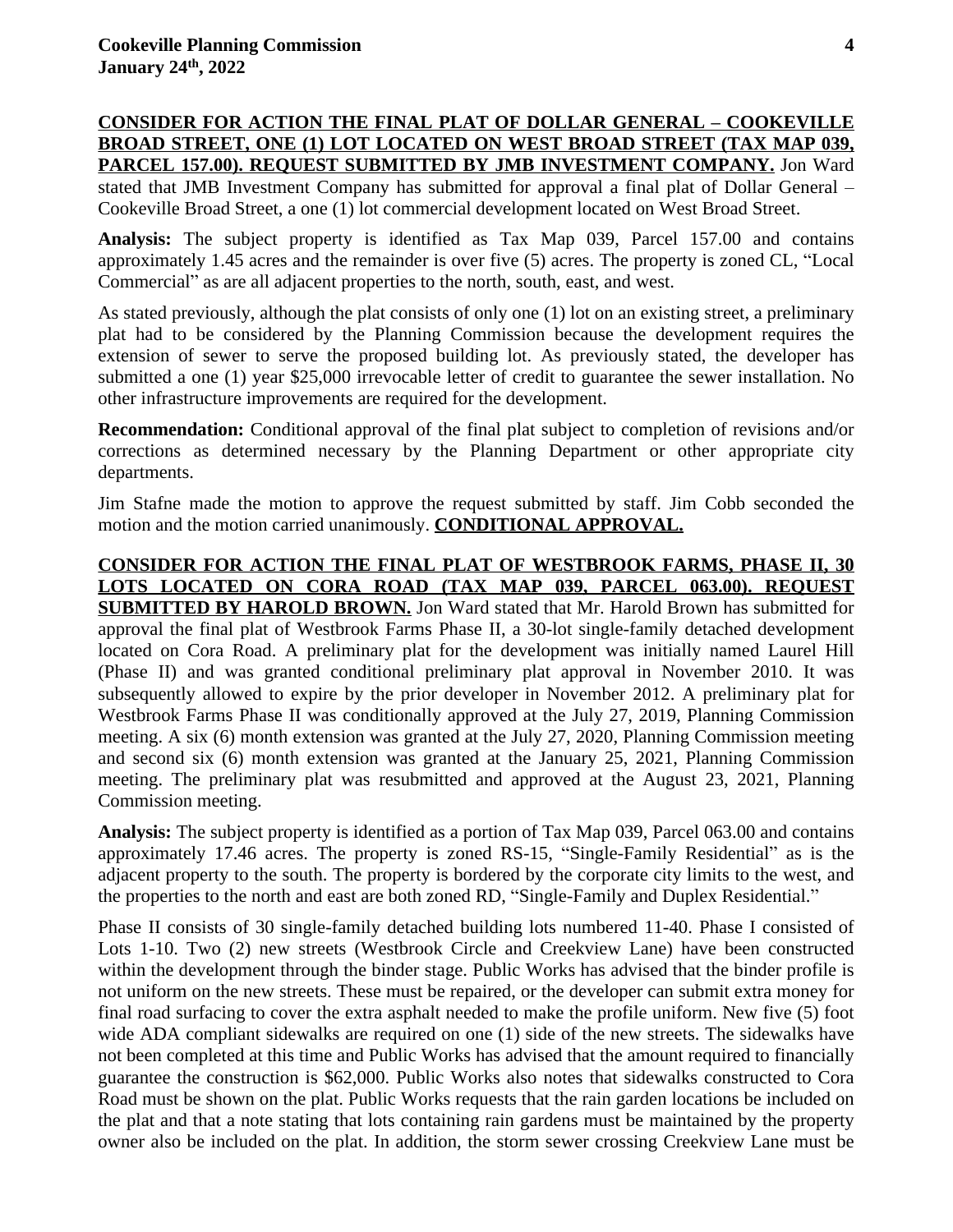shown on the plat. The developer must submit \$600.00 to Public Works for the installation of all street signs and stop signs within the development.

Water Quality Control states that water and sewer installation must be completed and tested. In addition to the previously existing fire hydrant near the Cora Road and Westbrook Circle intersection, new hydrants have been installed in front of Lots 27 and 35 to provide adequate fire protection coverage as required by the Subdivision Regulations. As-builts for water and sewer must also be submitted to Water Quality Control.

All electric has been installed underground per CED specifications and the developer will be responsible for the cost of upgrading any poles for street lighting. The developer made the decision not to install natural gas in the subdivision even though it is available.

As the new streets and other infrastructure are to be dedicated to the City, a two (2) year financial guarantee in the amount of \$10,000 will be required as a Warranty of Improvements.

**Recommendation:** Conditional approval of the final plat subject to the following:

- Plat to be revised to show location of rain gardens and note added that lots containing rain gardens are to be maintained by the property owner
- Developer to consult with Public Works regarding the decision to either repair the non-uniform binder on the streets or pay additional money to cover the cost to correct at the time of final paving in an amount to be determined by Public Works
- Plat to be revised to show storm sewer crossing Creekview Lane
- Plat revised to show sidewalk construction to Cora Road
- Developer to submit a financial guarantee to the Planning Department to assure the construction of sidewalks in the amount of \$62,000 for a minimum period of one (1) year up to a maximum of five (5) years
- Developer to pay Public Works \$600 for signage
- Developer to coordinate testing of water and sewer with Water Quality Control after installation is completed
- Developer to submit water and sewer "as-built" plans to the Water Quality Control Department
- Developer to submit a two (2) year irrevocable letter of credit or cashier's check in the amount of \$10,000 as a Warranty of Improvements to the Planning Department
- Additions and/or corrections to the plat as requested by the Planning Department and/or other city departments

Mr. Jim Cobb asked how the Planning Commission can ensure that the property installs a rain garden.

Mr. Jon Ward stated that rain gardens are sometimes done by a homeowner's association and the garden is located on an easement on private property so it cannot be built upon.

Chad Gilbert made the motion to approve the request submitted by staff. Jim Cobb seconded the motion and the motion carried unanimously. **CONDITIONAL APPROVAL.**

## **CONSIDER FOR ACTION THE FINAL PLAT OF THE VILLAGES ON BROAD PHASE III, 26 LOTS LOCATED ON BROADWAY AVENUE (TAX MAP 039, PARCEL 157.03). REQUEST SUBMITTED BY BERNHARDT CONSTRUCTION.** Jon Ward stated that Mr.

Aaron Bernhardt has submitted for approval a final plat of The Villages on Broad Phase III; a 26-lot single-family attached development located on Broadway Avenue. A preliminary plat for the development was initially approved as a 50-lot development named West Towne Village at the September 23, 2019, Planning Commission meeting. A six (6) month extension was granted at the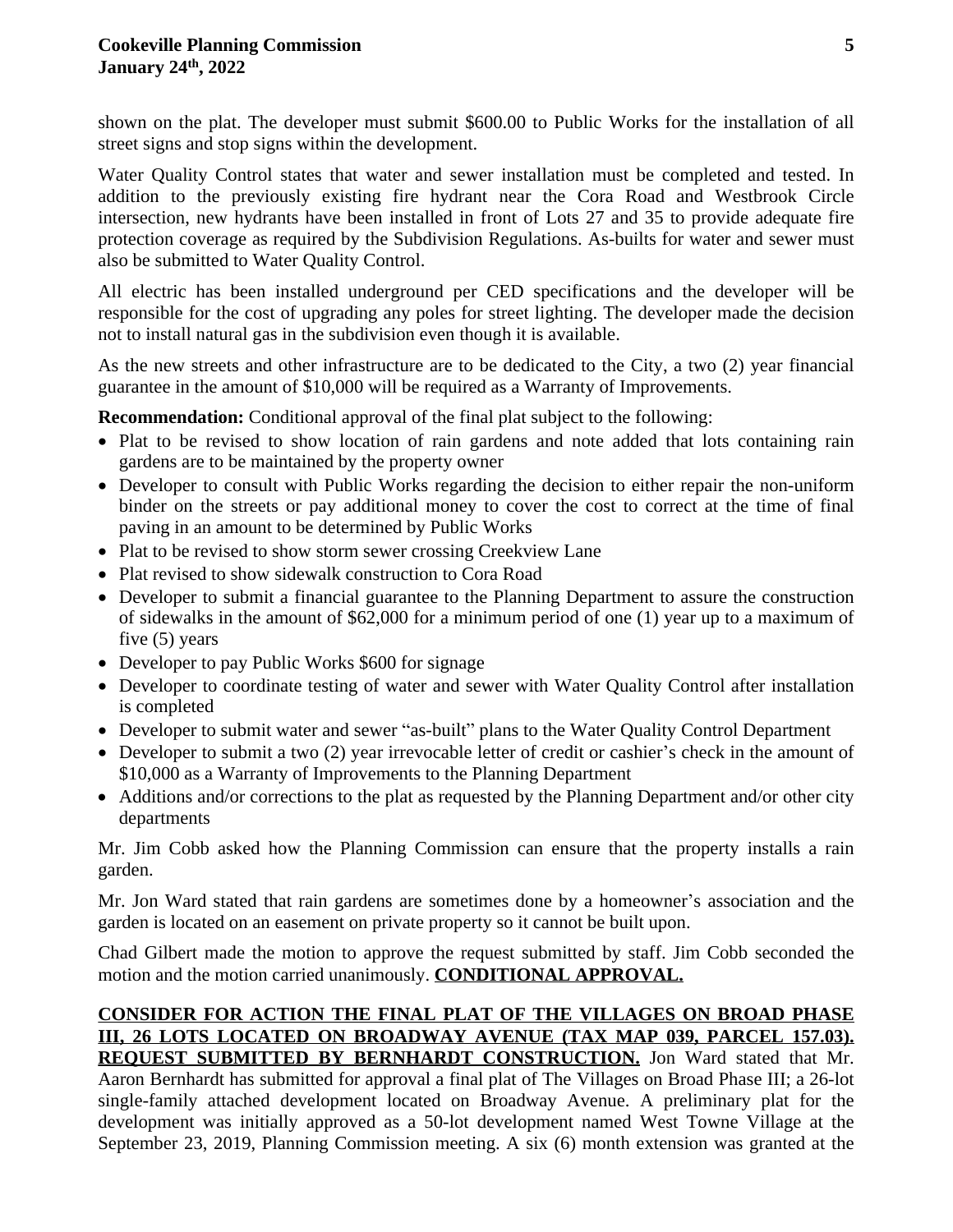September 28, 2020, Planning Commission meeting and a second six (6) month extension was granted at the March 22, 2021, Planning Commission meeting. Putnam County E911 then notified the Planning Department that they objected to the development name due to conflicts with an existing subdivision in the county with the same name. Subsequently, the development was renamed The Villages on Broad. Phase I of the development consisted of lots 34 and 35 which have been platted separately, managed administratively, and recorded. Phase II of the development consisted of 22-lots and a Final Plat for Phase II was approved at the July 26, 2021, Planning Commission meeting.

**Analysis:** The subject property is identified as Tax Map 039, Parcel 157.03 and Phase III contains approximately 3.51 acres. The property was rezoned from RS-20 to RS-5 per Ordinance #O190709 effective as of 9/20/2019. Adjacent property to the west is zoned RS-20, property to the south is zoned CL, "Local Commercial," and the remaining adjoining properties to the east and north are zoned RS-15, "Single-Family Residential."

Phase III consists of 26 building lots with the remaining area depicted on the plat for future development. Phase III completes the new street (Village Loop) and one (1) new interior street (Brook Hill Drive) both to be dedicated to the city. The developer requested to reduce the right-ofway to 40 feet with curb and gutter and storm sewer to be installed on both sides (the Planning Commission approved this request in conjunction with the preliminary plat in September 2019). Public Works has stated that \$26,000 must be paid for final street surfacing. New five (5) foot wide sidewalks are to be constructed along one side of the new streets as depicted on the plat. Sidewalks have not currently been completed within the development. Public Works has determined the amount required to financially guarantee completion of the sidewalks in this Phase is \$35,000. The developer must also submit payment in the amount of \$450.00 to Public Works for the installation of street and stop signs at the three locations. Public Works also requires Broadway Avenue at Oak Grove Drive and Village Loop to be repaired within the development and all mud be cleared from the roadways and stormwater basins. In addition, Public Works requires the developer to verify if the street flooding in the northwest corner has been corrected. The developer must also submit a signed Stormwater Maintenance Agreement to Public Works.

Water Quality Control has requested as-builts for water and sewer within the development. The Planning Department has requested that the surveyor verify and depict the location of the new fire hydrants.

All electric has been installed underground per CED specifications and the developer will be responsible for the cost of upgrading any poles for street lighting. The developer made the decision not to install natural gas in the subdivision even though it is available. Natural gas is available, but the developer did not request gas services for the development*.*

The currently held two (2) year \$10,000 Warranty of Improvements letter of credit drawn on One Bank of Tennessee must be updated to include Phase III of the development with a new start date to coincide with the finalization of the Phase III final plat.

**Recommendation:** Conditional approval of the final plat subject to the following:

- Developer to repair Broadway Avenue at Oak Grove Drive and Village Loop as required by Public Works
- Developer to clean mud from roadway and stormwater basins and correct mud erosion into the streets
- Developer to consult with Public Works concerning street flooding in the northwest corner
- Developer to submit a signed Stormwater Maintenance Agreement to Public Works
- Plat to be revised to depict the location of new fire hydrants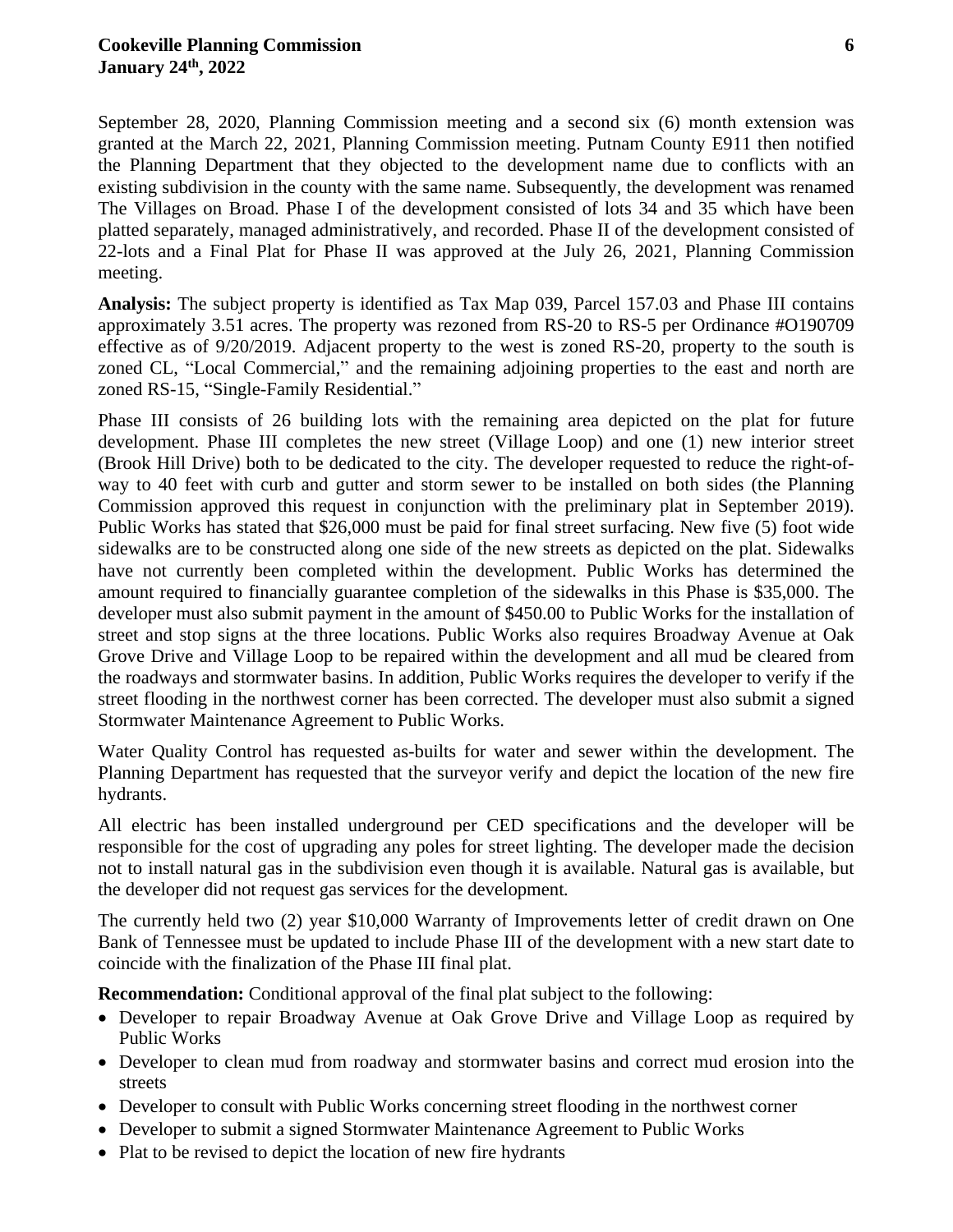## **Cookeville Planning Commission 7 January 24th , 2022**

- Developer to submit a financial guarantee to the Planning Department in the amount of \$35,000 to assure the construction of sidewalks for a minimum period of one (1) year up to a maximum of five (5) years
- Developer to submit payment to the Planning Department for final street surfacing in the amount of \$26,000
- Developer to pay Public Works \$450 for signage
- Developer to submit water and sewer "as-built" plans to the Water Quality Control Department
- Developer to update the current two (2) year irrevocable letter of credit or cashier's check in the amount of \$10,000 as a Warranty of Improvements to the Planning Department
- Additions and/or corrections to the plat as requested by the Planning Department and/or other city departments

Mr. Cobb asked what the future developments are as denoted on the plat.

Mr. Aaron Bernhardt stated that he is waiting on the city to respond to his inquiry regarding sewer capacity.

Mr. Ward stated that the city is evaluating scenarios for future development.

Eric Walker made the motion to approve the request submitted by staff. Jim Stafne seconded the motion and the motion carried unanimously. **CONDITIONAL APPROVAL.**

## **CONSIDER FOR ACTION THE FINAL PLAT OF CLAREMONT, 11 LOTS LOCATED ON WEST STEVENS STREET (TAX MAP 053-I, GROUP A, PARCEL 015.00). REQUEST**

**SUBMITTED BY BERNHARDT CONSTRUCTION.** Jon Ward stated that Mr. Aaron Bernhardt has submitted for approval a final plat of Claremont; an 11-lot single-family attached development located on West Stevens Street. A preliminary plat for the development was initially approved at the January 27, 2019, Planning Commission meeting. A six (6) month extension was granted at the January 27, 2020, Planning Commission meeting and another six (6) month extension was granted at the July 27, 2020, Planning Commission meeting. A preliminary plat was resubmitted and approved at the January 25, 2021, Planning Commission Meeting.

**Analysis:** The subject property is identified as Tax Map 053I, Group A, Parcel 015.00 and contains approximately 0.88 acres. The property is zoned RM-14, "Multi-Family Residential" as are the adjacent properties to the east, west, and north. The property is also bordered by CL, "Local Commercial" to the north. Section 216.3 of the Zoning Code stipulates single-family attached dwellings (townhouses) are allowed in the RM-14 zone as a use permitted on review, subject to the submission of a plat in accordance with the Cookeville Subdivision Regulations.

The development consists of ten (10) single-family attached building lots and the construction of a private street (Claremont Court) providing access off West Stevens Street. Lot 11 is common area and is not a building lot. The plat depicts the four (4) foot wide sidewalks that have been constructed internally on the site. In addition, Public Works confirmed a new five (5) wide sidewalk has been constructed along the West Stevens Street frontage so the plat should be revised to reflect same. (Public Works requests the developer remove the sidewalk forms and pins). All street and utility infrastructure are in place. The development is served by a six (6) inch water line located in the West Stevens Street right-of-way. Private sewer is connected to the existing eight (8) inch gravity main also located in the West Stevens Street right-of-way. An existing hydrant approximately 235 feet to the east at the intersection of West Stevens Street and Carr Avenue is within the required coverage area for fire protection. In addition, all dwelling units have a 13.D residential sprinkler system installed.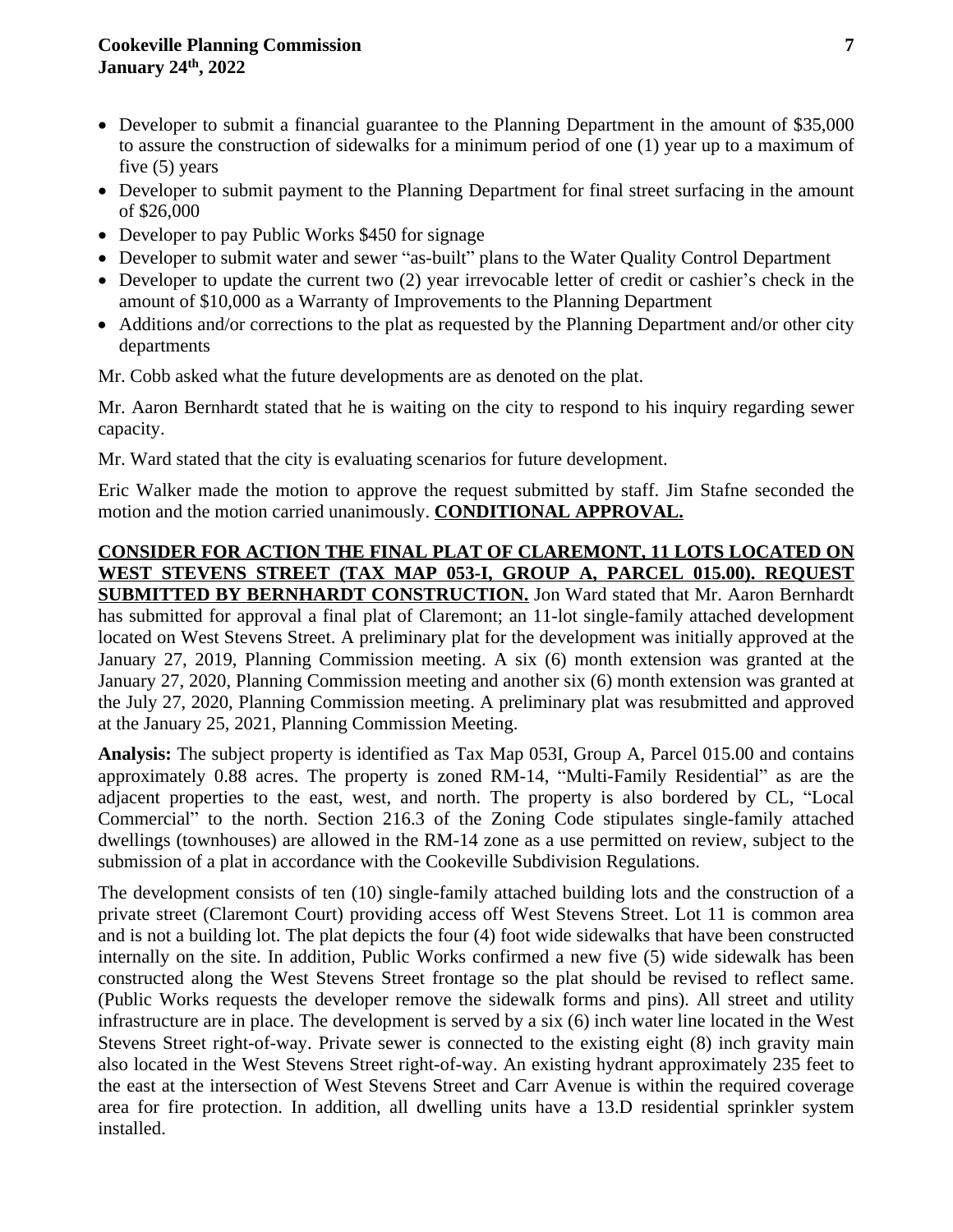Public Works requests that all raingarden locations be added to the plat along with a note stating that all lots containing raingardens will be maintained by the property owner. The developer must submit \$150.00 to Public Works for the installation of all street signs and stop signs. Natural gas service was not requested for this development.

As the development is private, no Warranty of Improvements is required. However, the developer must submit the recorded Homeowner Association Agreement to the Planning Department as soon as possible after the final plat is recorded.

**Recommendation:** Conditional approval of the final plat subject to the following:

- Developer to remove sidewalk forms and pins as requested by Public Works
- Plat to be revised to depict sidewalk on West Stevens instead of "proposed"
- Plat to be revised to show raingarden locations
- Note to be added to plat that the raingardens will be maintained by the HOA/property owner
- Developer to pay Public Works \$150 for signage
- Developer to submit the recorded Homeowner Association Agreement to the Planning Department in a timely manner after the final plat is recorded
- Additions and/or corrections to the plat as requested by the Planning Department and/or other city departments

Chad Gilbert made the motion to approve the request submitted by staff. Jim Stafne seconded the motion and the motion carried unanimously. **CONDITIONAL APPROVAL.**

# **CONSIDER FOR ACTION THE FINAL PLAT OF COMBINATION OF LOTS 1-3 OF HAWKINS SUBDIVISION & LOT 3 OF BATES DIVISION, THREE (3) LOTS LOCATED ON BATES DRIVE & RAIDER DRIVE (TAX MAP 053L, GROUP C, PARCELS 021.02, 021.12, 021.13 & 003.00. REQUEST SUBMITTED BY JIM HAWKINS.** Jon Ward stated that Mr. Jim Hawkins has submitted for approval a final plat of Combination of Lots 1-3 and Lot 3 of Bates Division, a three (3) lot combination located on Bates Drive and Raider Drive.

**Analysis:** The subject properties are identified as Tax Map 053L, Group A, Parcels 021.02, 021.12, 021.13, and 003.00 and contain approximately 1.56 acres. Parcel 003.00 is zoned RS-15, "Single-Family Residential" as are the adjacent properties to the north, east, and south. Parcels 021.02, 002.12, and 021.13 are all zoned RD, "Single-Family and Duplex Residential" as are the adjacent properties to the north and west. The adjacent property to the south is zoned RS-15.

The proposed plat will combine Parcels 003.00 and 021.13 while adding portions of Parcels 021.02 and 021.12 to the combined parcels. Parcel 003.00 contains a single-family residential structure and Parcel 021.13 contains an accessory structure that encroaches upon Parcel 021.12. The property owner has elected to purchase portions of the adjacent parcels to increase the overall size of his property and to correct the encroachment of the accessory structure.

**Recommendation:** Approval of the plat as submitted.

Mr. Cobb stated that he drove out to the proposed property and respectfully disagrees that a turnaround was constructed as there is a gate across the road in which one cannot turn around. He asked what happens if Mr. Hawkins is required to put in a turn around.

Mr. Ward stated that there is no record of the release of letter of credit. He stated that the developer submitted the letter of credit as they were supposed to, but there is no record. He stated that Bates Drive is a private drive which was annexed into the city in 1966. The original plat proposed to allow for an additional lot to construct a house. A hammerhead turn around was not constructed as originally supposed to.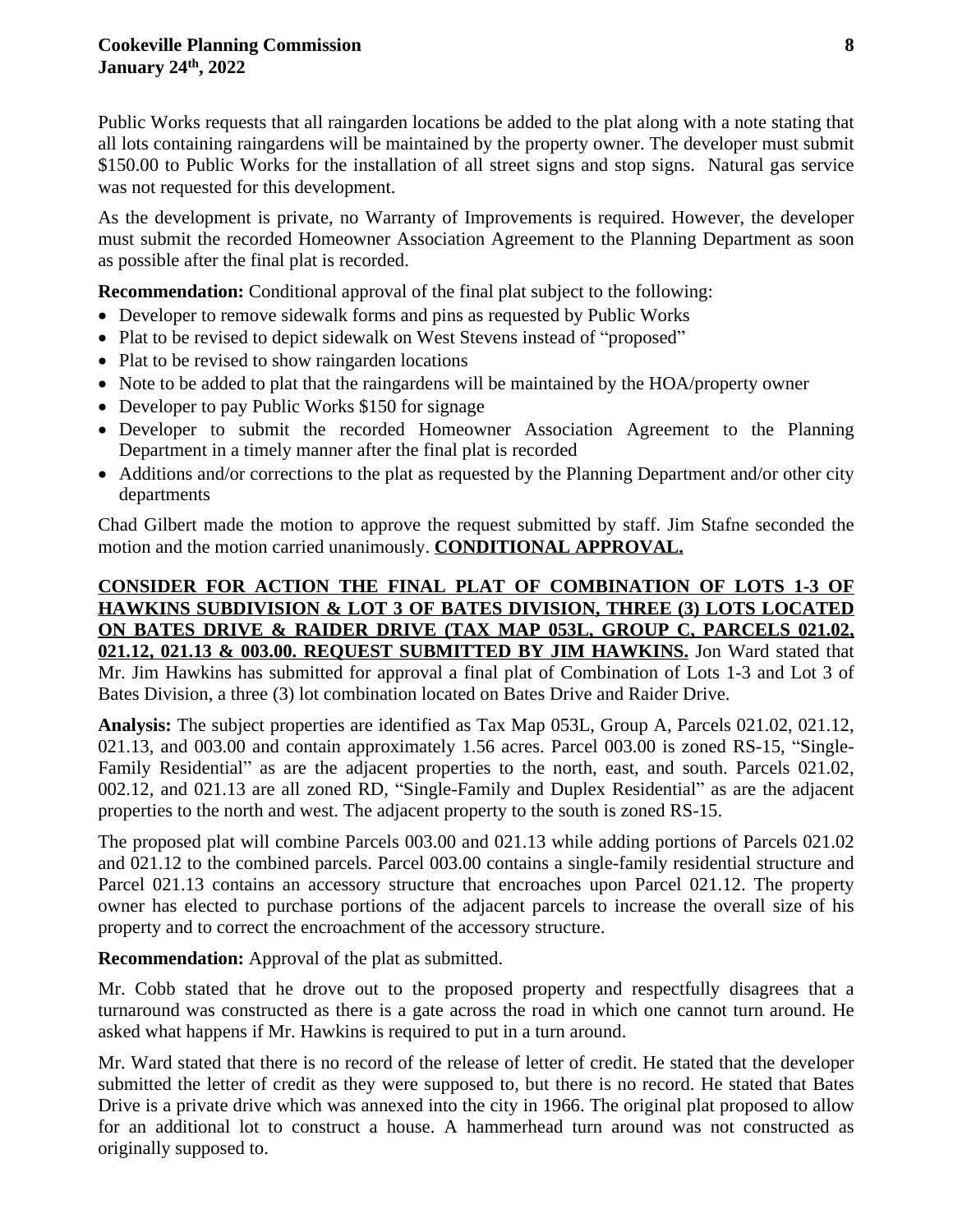Mr. Ken Young stated that the proposed plat corrects two minor violations where it is not compliant with the zoning code. He stated that the owner has proposed to divide the lot and this effort helps to correct the issue that has existed since 2002.

Lauren Metts stated that it appears to be that Mr. Hawkins owns the property surrounding the proposed lot.

Mr. Ward stated that the property currently has two violations, and this request improves the situation but does not correct it.

Chad Gilbert made the motion to approve the request submitted by staff. Eric Walker seconded the motion and the motion carried unanimously. **CONDITIONAL APPROVAL.**

**CONSIDER FOR ACTION, USE PERMITTED BY SPECIAL REVIEW OF THE PLANNING COMMISSION. STORESMART, BOAT AND RV STORAGE SHEDS PROPOSED IN A SINKHOLE RETENTION AREA LOCATED AT 401 JOFF DRIVE. REQUEST SUBMITTED BY GARRY MCNABB.** Jon Ward stated that Mr. Gary McNabb has submitted a request for a special review to allow a boat and RV storage structure to be sited within a Sinkhole Retention Area overlay zone.

**Analysis:** The subject property is located at 401 Joff Drive, further identified as Tax Map 066, Parcel 030.02. The parcel consists of approximately 6.84 acres. The property is zoned CG, "General Commercial", and is bordered by CG, "General Commercial" zoning on all sides. This site also includes an area of SRA, "Sinkhole Retention Area" overlay zoning. Specifically, the SRA located on the subject property is identified as Hydro ID 31 located within the Pigeon Roost Creek watershed. The SRA area consists of approximately 3.07 acres, with an elevation of 1,086 feet.

The SRA District is intended to regulate the use of lands considered vital to the natural drainage system of the city. The SRA District is an overlay district and may be located within the limits of any other zoning district. This district does not change the original zoning of the affected properties, but rather adds restrictions and limitations designed to promote public health, safety, and the general welfare. Specifically, the prevention of sinkholes and natural drainage ways from malfunction helps mitigate potential health and safety hazards, property loss and/or damage, disruption of commerce and governmental services, extraordinary public expenditures for flood protection and relief and impairment of the tax base.

In December of 2021, Mr. McNabb submitted a site plan for Store Smart, Phase II on the subject property. The proposed development consists of renovating two (2) existing structures for climatecontrolled storage and includes construction of proposed covered shed structures for boat and RV storage. The site plan depicts a 90' x 200' shed storage structure (Proposed Building D) located within the western boundary of the SRA. This structure is sited approximately 22' within the overlay zone, tapering from north to south. The site plan also depicts two (2) smaller shed structures (Proposed Buildings E and F) located on the northern area of the property (Proposed Building E, 50' x 60' and Proposed Building F, 40' x 50') both almost entirely located within the SRA. An additional proposed shed structure (Proposed Building C) is sited outside of the SRA boundary.

In an SRA overlay zone, within commercial and industrial districts, uses such as loading areas, parking areas and open space or landscaped areas are permitted by right (Cookeville Zoning Code, Section 231.12B). Uses and structures permitted in the underlying zone may be permitted in a sinkhole retention area as shown on the City of Cookeville Zoning Map only upon application to the Planning Commission and subject to the following conditions (Section 231.14):

231.14A The applicant shall submit to the Department of Public Works and the Planning Commission evidence that the proposed use can be protected from inundation by retaining wall, levee, or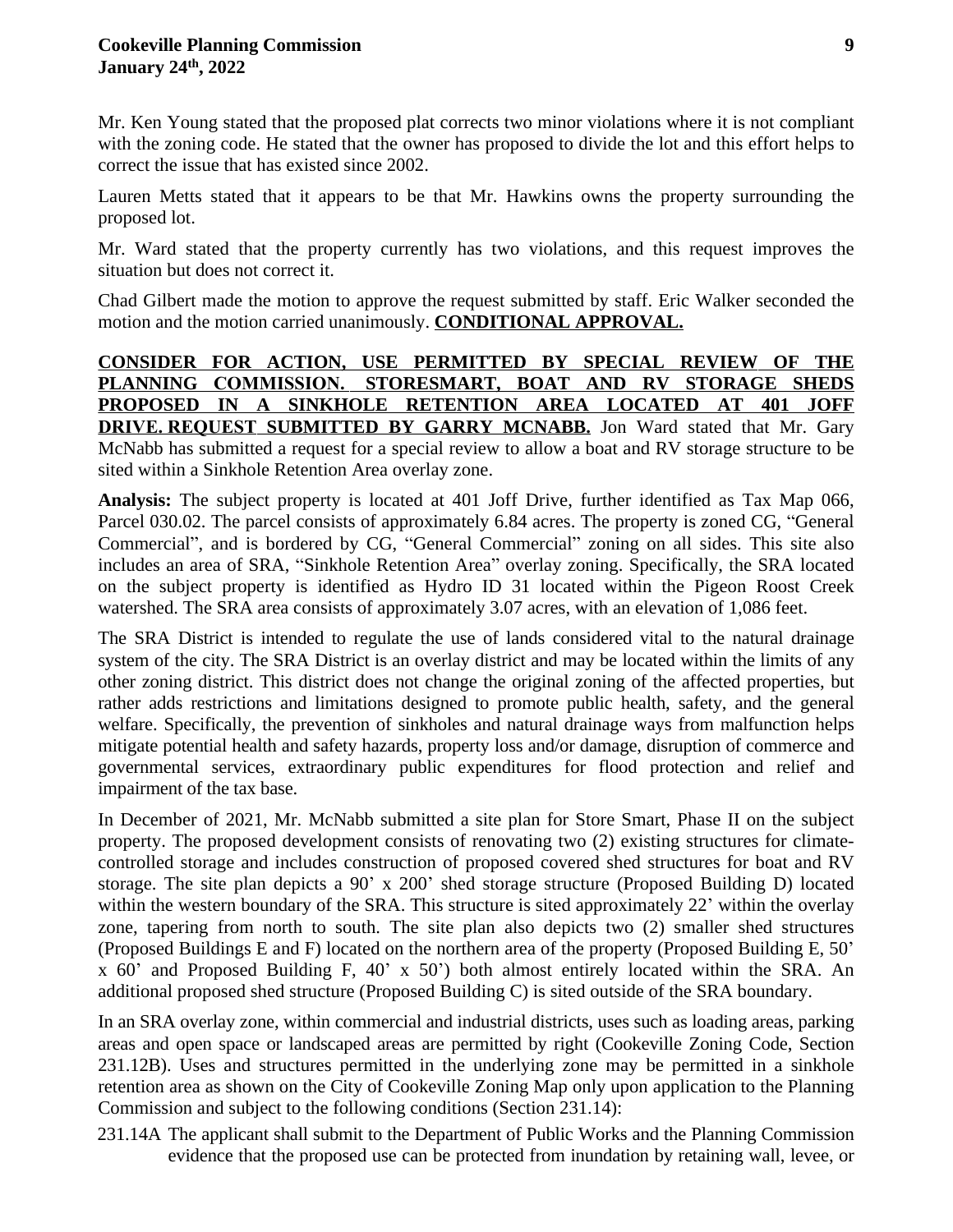other means without undue interference either with the flow of any water course or with any necessary retention basin.

- 231.14B The Public Works Department shall review the evidence submitted by the applicant and make a written evaluation and recommendation of same to the Planning Commission.
- 231.14C Upon consideration of said evidence by the Planning Commission, the applicant may be granted a permit with protective measures stipulated as being conditional to approval of the permit.
- 231.14D No building permit and no use and occupancy permits shall be issued until and unless the above conditions have been met to the satisfaction of the Building Official.
- 231.14E All subdivision proposals and other new development plans are required to record the boundaries of the sinkhole retention area buffer. This boundary may differ from the established sinkhole retention area buffer only on approval of the Department of Public Works which shall be noted on said plat or plans.

The site plan for Store Smart Phase II provides proposed modifications to the existing sinkhole that will increase storage volumes and maintain existing drainage. All modifications will be included as an injection well permit and must be approved by TDEC. The existing structures located at 401, 410 and 420 Joff Drive were constructed prior to the SRA requirements. The proposed new structures within the SRA boundary are open walled shed structures that should not have impacts on drainage flow. The Director of Public Works has reviewed the proposal and has submitted a recommendation to approve construction of open sided sheds within the SRA boundary on the Joff Drive site.

**Recommendation:** Approval of the request.

Mr. Jim Woodford stated that this looks like an improvement to the property.

Mr. Garry McNabb stated that he has requested permission from the State of Tennessee to make the sinkhole as big as possible to hold as much water as possible to prevent any future flooding.

Jim Cobb made the motion to approve the request submitted by staff. Kay Starkweather seconded the motion and the motion carried unanimously. **APPROVED.**

# **CONSIDER FOR ACTION THE REZONING OF 5250 TENNESSEE AVENUE (TAX MAP 064, PARCEL 032.00) FROM RS-20 (SINGLE-FAMILY RESIDENTIAL) TO CI (COMMERCIAL-INDUSTRIAL MIXED USE). REQUEST SUBMITTED BY CURTIS WILLIAMS.** Jon Ward stated that Mr. Curtis Williams has submitted a request to rezone from RS-20, "Single-Family Residential" to CI, "Commercial-Industrial Mixed Use" a portion of the property

located at 5250 Tennessee Avenue.

**Analysis:** The subject property is identified as Tax Map 065, Parcel 032.00 and contains approximately 86.41 acres. The parcel is split by Academy Road. The property is split zoned RS-20, "Single-Family Residential" and CI, "Commercial-Industrial Mixed Use." The property is bordered by the corporate city limits to the west, CI to the south, north, and east; and by RS-20 to the east.

The rezoning area includes rights-of-way of Academy Road, Tennessee Avenue, and Old Stewart Road. The total rezoning area consists of approximately 86.55 acres, including approximately 73.04 acres of the parcel and 13.51 acres of right-of-way.

The Future Land Use Concept Plan of the Cookeville 2030 Plan depicts the property as best suited for commercial-industrial mixed-use development. The Future Land Use Plan is similar for the properties to the east, north, and west that are zoned CI, Commercial-Industrial Mixed Use. The